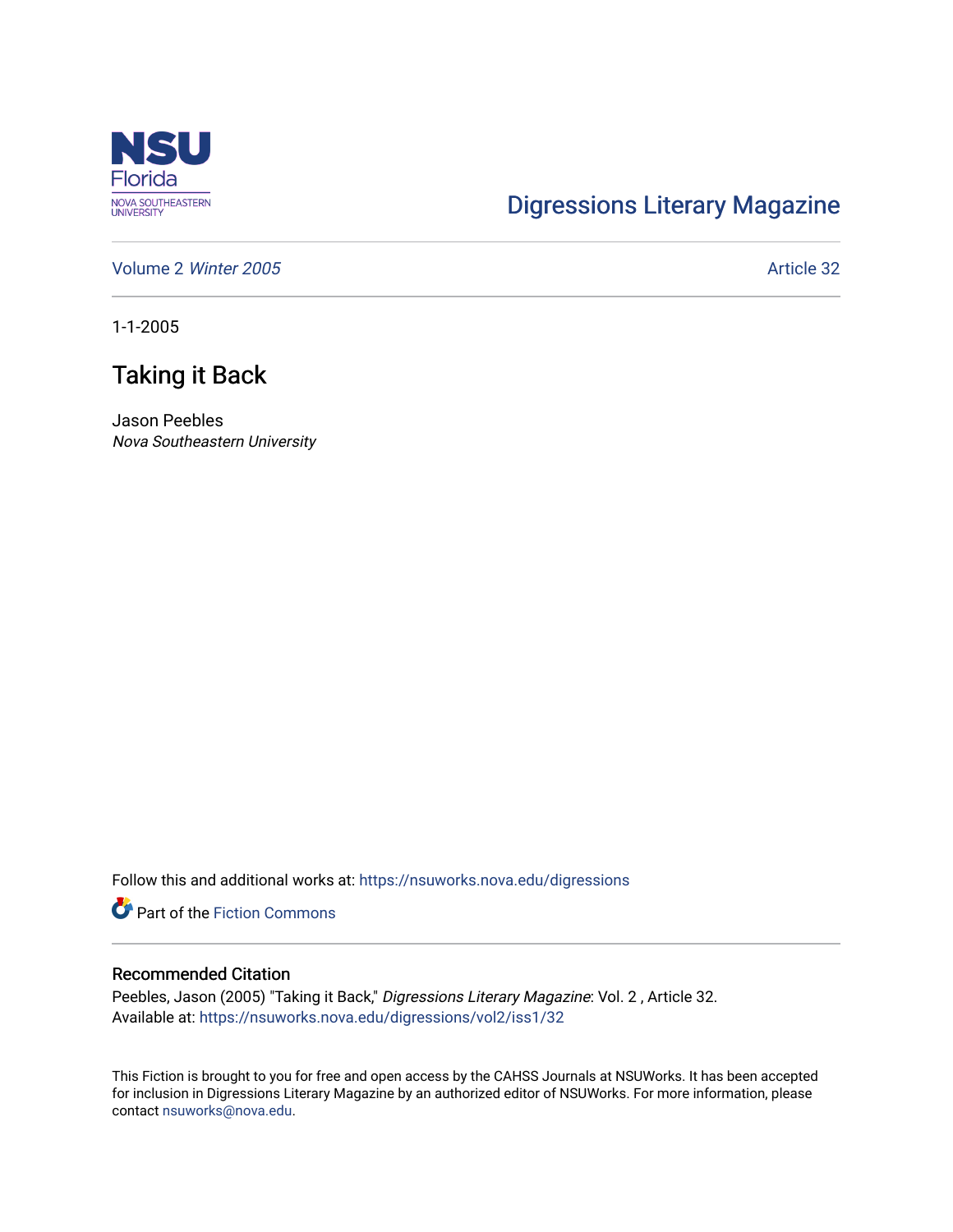You always thought you were right. You always thought you had the answer.

Well, here are some of the things you thought, that are wrong.

You thought that I went to the Police to spite you. Wrong. You thought that I had you admitted to the Psych Ward, to make you sorry. Wrong again. You thought that I left you to make you hurt. Absolutely wrong.

I went to the Police because you held a knife to my throat. When I tried to leave you that night, you grabbed my arm in the kitchen and pulled out a butcher's knife. I kept my hand held fast on the door leading out. I held it there for the whole time you screamed in my face with the huge blade scratching my throat. I thought I was dead. When you dropped the knife and started crying, I was frozen while trying to pry my hand off the door knob. While I was in the car, I hysterically tried to start it. I could not hold the keys with my right hand, for it

42

was still molded in the position as if trying to open the door. I went to the Police in hope of rescue. To what purpose? The police only arrested you because of the knife. It seemed to take everything they could not to laugh in my face. I mean, faggots deserve this, don't they?

I signed the paper work for the Baker Act and had you admitted to the psych ward because you attempted suicide. I found you in the bathroom with a razor blade slicing your wrist. I will not let you blame me for this one either. I do blame myself for signing the papers to let you out. Your family demanded that I let you out, and stop toying with your life. Toying with your life? I was too ignorant to know what to do. So I let you out, and allowed the abuse to resume.

I left you to find myself. I was so caught up in your world, that I had no idea who I was. I left home to live with you. I did not know what it was like to be with

*jason peebles*